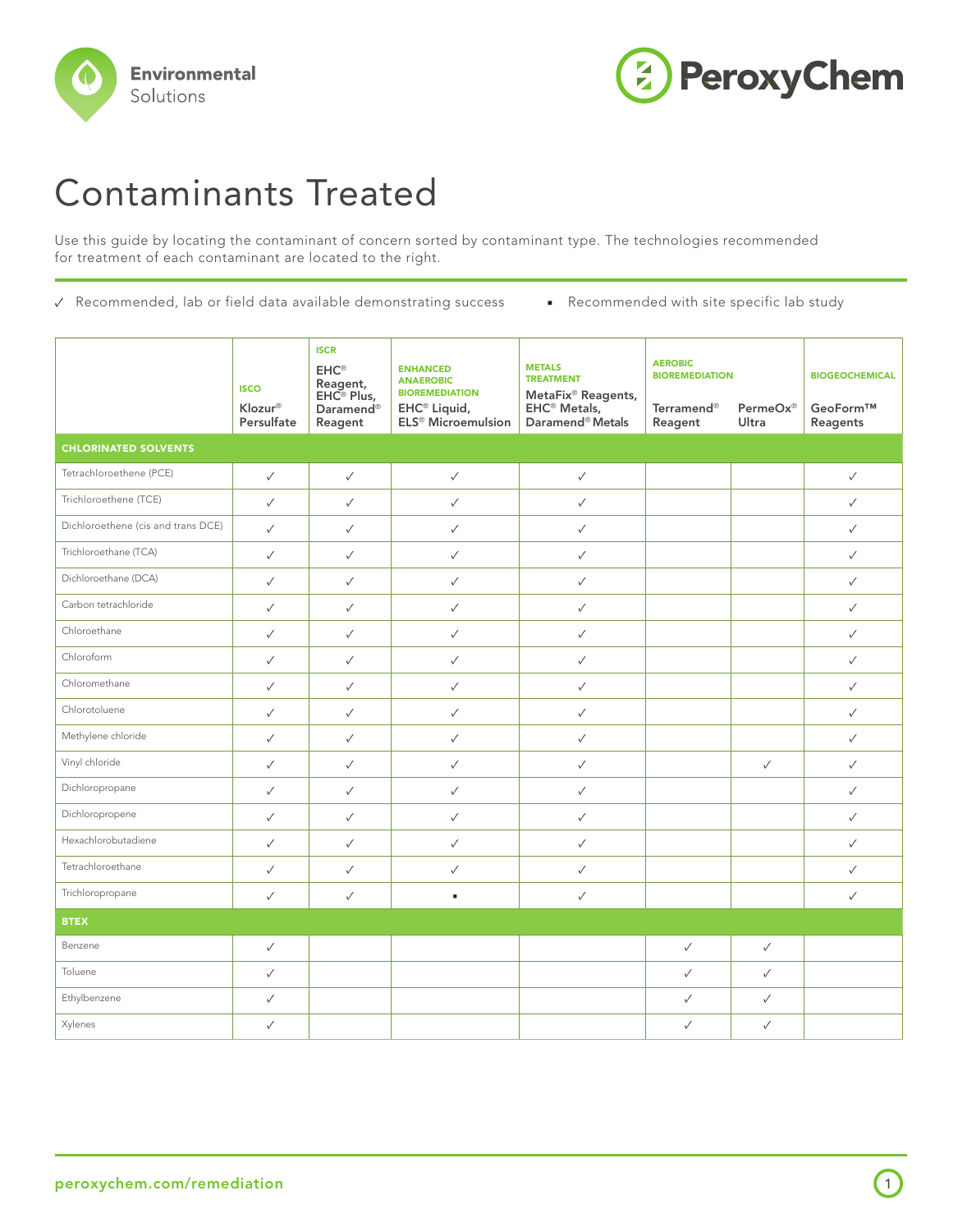## Contaminants Treated

✓ Recommended, lab or field data available demonstrating success ■ Recommended with site specific lab study

|                                          | <b>ISCO</b><br>Klozur®<br>Persulfate | <b>ISCR</b><br>$\mathsf{EHC}^\circ$<br>Reagent,<br>EHC <sup>®</sup> Plus,<br>Daramend <sup>®</sup><br>Reagent | <b>ENHANCED</b><br><b>ANAEROBIC</b><br><b>BIOREMEDIATION</b><br>EHC <sup>®</sup> Liquid,<br>ELS <sup>®</sup> Microemulsion | <b>METALS</b><br><b>TREATMENT</b><br>MetaFix <sup>®</sup> Reagents,<br>EHC <sup>®</sup> Metals,<br>Daramend <sup>®</sup> Metals | <b>AEROBIC</b><br><b>BIOREMEDIATION</b><br>Terramend <sup>®</sup><br>Reagent | PermeOx®<br>Ultra | <b>BIOGEOCHEMICAL</b><br>GeoForm™<br>Reagents |
|------------------------------------------|--------------------------------------|---------------------------------------------------------------------------------------------------------------|----------------------------------------------------------------------------------------------------------------------------|---------------------------------------------------------------------------------------------------------------------------------|------------------------------------------------------------------------------|-------------------|-----------------------------------------------|
| <b>PAHs</b>                              |                                      |                                                                                                               |                                                                                                                            |                                                                                                                                 |                                                                              |                   |                                               |
| Acenaphthene                             | $\checkmark$                         |                                                                                                               |                                                                                                                            |                                                                                                                                 | $\checkmark$                                                                 |                   |                                               |
| Acenaphthylene                           | $\checkmark$                         |                                                                                                               |                                                                                                                            |                                                                                                                                 | ✓                                                                            |                   |                                               |
| Anthracene                               | $\checkmark$                         |                                                                                                               |                                                                                                                            |                                                                                                                                 | ✓                                                                            |                   |                                               |
| Benzo(a)anthracene                       | $\checkmark$                         |                                                                                                               |                                                                                                                            |                                                                                                                                 | $\checkmark$                                                                 |                   |                                               |
| Benzo(a)pyrene                           | $\checkmark$                         |                                                                                                               |                                                                                                                            |                                                                                                                                 | ✓                                                                            |                   |                                               |
| Benzo(b)fluoranthene                     | $\checkmark$                         |                                                                                                               |                                                                                                                            |                                                                                                                                 | $\checkmark$                                                                 |                   |                                               |
| Benzo(ghi)perylene                       | $\checkmark$                         |                                                                                                               |                                                                                                                            |                                                                                                                                 | ✓                                                                            |                   |                                               |
| Chrysene                                 | $\checkmark$                         |                                                                                                               |                                                                                                                            |                                                                                                                                 | $\checkmark$                                                                 |                   |                                               |
| Dibenzo(ah)anthracene                    | $\checkmark$                         |                                                                                                               |                                                                                                                            |                                                                                                                                 | ✓                                                                            |                   |                                               |
| Fluorene                                 | $\checkmark$                         |                                                                                                               |                                                                                                                            |                                                                                                                                 | ✓                                                                            |                   |                                               |
| Naphthalene                              | $\checkmark$                         |                                                                                                               |                                                                                                                            |                                                                                                                                 | ✓                                                                            | $\checkmark$      |                                               |
| Phenathrene                              | $\checkmark$                         |                                                                                                               |                                                                                                                            |                                                                                                                                 | $\checkmark$                                                                 |                   |                                               |
| Pyrene                                   | $\checkmark$                         |                                                                                                               |                                                                                                                            |                                                                                                                                 | $\checkmark$                                                                 |                   |                                               |
| <b>OXYGENATES</b>                        |                                      |                                                                                                               |                                                                                                                            |                                                                                                                                 |                                                                              |                   |                                               |
| Methyl tert-butyl ether (MTBE)           | $\checkmark$                         |                                                                                                               |                                                                                                                            |                                                                                                                                 |                                                                              | $\checkmark$      |                                               |
| Tert-butyl alcohol (TBA)                 | $\checkmark$                         |                                                                                                               |                                                                                                                            |                                                                                                                                 |                                                                              | $\checkmark$      |                                               |
| PETROLEUM HYDROCARBONS                   |                                      |                                                                                                               |                                                                                                                            |                                                                                                                                 |                                                                              |                   |                                               |
| GRO (gasoline range organics)            | $\checkmark$                         |                                                                                                               |                                                                                                                            |                                                                                                                                 | $\checkmark$                                                                 | $\checkmark$      |                                               |
| DRO (diesel range organics)              | $\checkmark$                         |                                                                                                               |                                                                                                                            |                                                                                                                                 | $\checkmark$                                                                 | $\checkmark$      |                                               |
| ORO (oil range organics >C20<br>alkanes) | $\checkmark$                         |                                                                                                               |                                                                                                                            |                                                                                                                                 | $\checkmark$                                                                 |                   |                                               |
| Creosote (coal tar)                      | ✓                                    |                                                                                                               |                                                                                                                            |                                                                                                                                 | $\checkmark$                                                                 |                   |                                               |
| <b>PHENOLS</b>                           |                                      |                                                                                                               |                                                                                                                            |                                                                                                                                 |                                                                              |                   |                                               |
| Phenol                                   | $\checkmark$                         |                                                                                                               |                                                                                                                            |                                                                                                                                 | $\checkmark$                                                                 |                   |                                               |
| 4-chloro-3-methyl phenol                 | $\checkmark$                         |                                                                                                               |                                                                                                                            |                                                                                                                                 | $\checkmark$                                                                 |                   |                                               |
| 2-chlorophenol                           | $\checkmark$                         |                                                                                                               | ×,                                                                                                                         |                                                                                                                                 | $\checkmark$                                                                 |                   |                                               |
| 2,4-dichlorophenol                       | $\checkmark$                         |                                                                                                               | $\blacksquare$                                                                                                             |                                                                                                                                 | $\checkmark$                                                                 |                   |                                               |
| 2,4-dinitrophenol                        | $\checkmark$                         |                                                                                                               | ٠                                                                                                                          |                                                                                                                                 | $\checkmark$                                                                 |                   |                                               |
| 4-nitrophenol                            | $\checkmark$                         |                                                                                                               | ٠                                                                                                                          |                                                                                                                                 | $\checkmark$                                                                 |                   |                                               |
| Pentachlorophenol                        | $\checkmark$                         | $\checkmark$                                                                                                  | ٠                                                                                                                          | $\checkmark$                                                                                                                    | $\checkmark$                                                                 |                   | $\checkmark$                                  |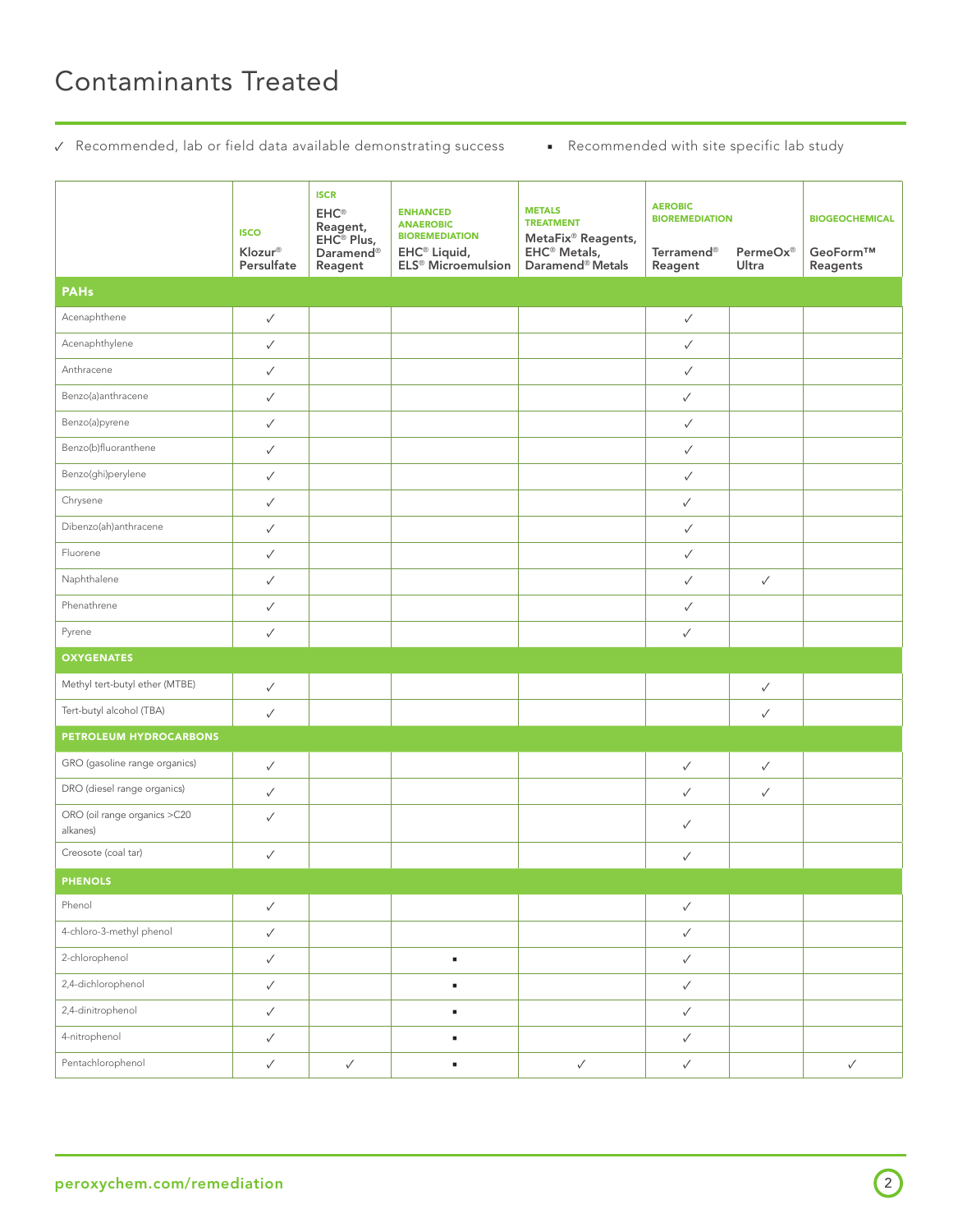✓ Recommended, lab or field data available demonstrating success ■ Recommended with site specific lab study

|                                    | <b>ISCO</b><br>Klozur®<br>Persulfate | <b>ISCR</b><br>$\mathsf{EHC}^\circ$<br>Reagent,<br>EHC® Plus,<br>Daramend <sup>®</sup><br>Reagent | <b>ENHANCED</b><br><b>ANAEROBIC</b><br><b>BIOREMEDIATION</b><br>EHC <sup>®</sup> Liquid,<br>$ELS^{\circledcirc}$<br>Microemulsion | <b>METALS</b><br><b>TREATMENT</b><br>MetaFix® Reagents,<br>EHC <sup>®</sup> Metals,<br>Daramend <sup>®</sup> Metals | <b>AEROBIC</b><br><b>BIOREMEDIATION</b><br>PermeOx®<br><b>Terramend®</b><br>Reagent<br>Ultra |              | <b>BIOGEOCHEMICAL</b><br>GeoForm™<br>Reagents |  |  |
|------------------------------------|--------------------------------------|---------------------------------------------------------------------------------------------------|-----------------------------------------------------------------------------------------------------------------------------------|---------------------------------------------------------------------------------------------------------------------|----------------------------------------------------------------------------------------------|--------------|-----------------------------------------------|--|--|
| <b>CHLOROBENZENES</b>              |                                      |                                                                                                   |                                                                                                                                   |                                                                                                                     |                                                                                              |              |                                               |  |  |
| Chlorobenzene                      | $\checkmark$                         | $\checkmark$                                                                                      | $\bullet$                                                                                                                         | $\checkmark$                                                                                                        | ✓                                                                                            | $\checkmark$ | ٠                                             |  |  |
| Dichlorobenzene                    | $\checkmark$                         | $\checkmark$                                                                                      | $\checkmark$                                                                                                                      | $\checkmark$                                                                                                        |                                                                                              |              | ٠                                             |  |  |
| Trichlorobenzene                   | $\checkmark$                         | $\checkmark$                                                                                      | ✓                                                                                                                                 | $\checkmark$                                                                                                        |                                                                                              |              |                                               |  |  |
| <b>FLUORINATED COMPOUNDS</b>       |                                      |                                                                                                   |                                                                                                                                   |                                                                                                                     |                                                                                              |              |                                               |  |  |
| Dichlorodifluoromethane            | $\checkmark$                         | $\checkmark$                                                                                      | ✓                                                                                                                                 | $\checkmark$                                                                                                        |                                                                                              |              | п                                             |  |  |
| Trichlorofluouromethane            | $\checkmark$                         | $\checkmark$                                                                                      | ✓                                                                                                                                 | $\checkmark$                                                                                                        |                                                                                              |              | ٠                                             |  |  |
| Trichlorotrifluoroethane           | $\checkmark$                         | $\checkmark$                                                                                      | ✓                                                                                                                                 | $\checkmark$                                                                                                        |                                                                                              |              | ٠                                             |  |  |
| PFCA/PFOA                          | $\checkmark$                         |                                                                                                   |                                                                                                                                   |                                                                                                                     |                                                                                              |              |                                               |  |  |
| <b>PESTICIDES &amp; HERBICIDES</b> |                                      |                                                                                                   |                                                                                                                                   |                                                                                                                     |                                                                                              |              |                                               |  |  |
| Chlordane                          | $\checkmark$                         | $\checkmark$                                                                                      | $\checkmark$                                                                                                                      | $\checkmark$                                                                                                        |                                                                                              |              | ٠                                             |  |  |
| Heptachlor Epoxide                 | $\checkmark$                         | $\checkmark$                                                                                      |                                                                                                                                   | $\checkmark$                                                                                                        |                                                                                              |              | ٠                                             |  |  |
| Lindane (hexachlorocyclohexane)    | $\checkmark$                         | $\checkmark$                                                                                      | $\checkmark$                                                                                                                      | $\checkmark$                                                                                                        | $\checkmark$                                                                                 |              | ٠                                             |  |  |
| DDT, DDD, DDE                      | $\checkmark$                         | $\checkmark$                                                                                      | ✓                                                                                                                                 | $\checkmark$                                                                                                        |                                                                                              |              | ٠                                             |  |  |
| Toxaphene                          | $\checkmark$                         | $\checkmark$                                                                                      | $\checkmark$                                                                                                                      | $\checkmark$                                                                                                        |                                                                                              |              | ٠                                             |  |  |
| Dieldrin                           | $\checkmark$                         | $\checkmark$                                                                                      | $\checkmark$                                                                                                                      | $\checkmark$                                                                                                        |                                                                                              |              | ٠                                             |  |  |
| $2,4-D$                            | $\checkmark$                         | $\checkmark$                                                                                      | ✓                                                                                                                                 | $\checkmark$                                                                                                        | ✓                                                                                            |              | ٠                                             |  |  |
| $2,4,5-T$                          | $\checkmark$                         | $\checkmark$                                                                                      | ✓                                                                                                                                 | $\checkmark$                                                                                                        | ✓                                                                                            |              | п                                             |  |  |
| Endrin                             | ✓                                    | $\checkmark$                                                                                      | ✓                                                                                                                                 | $\checkmark$                                                                                                        |                                                                                              |              | ٠                                             |  |  |
| Kepone                             | ٠                                    | $\checkmark$                                                                                      |                                                                                                                                   | $\checkmark$                                                                                                        |                                                                                              |              |                                               |  |  |
| <b>ENERGETICS</b>                  |                                      |                                                                                                   |                                                                                                                                   |                                                                                                                     |                                                                                              |              |                                               |  |  |
| <b>TNT</b>                         | $\checkmark$                         | $\checkmark$                                                                                      | $\checkmark$                                                                                                                      | $\checkmark$                                                                                                        |                                                                                              |              |                                               |  |  |
| DNT                                | $\checkmark$                         | $\checkmark$                                                                                      | $\checkmark$                                                                                                                      | $\checkmark$                                                                                                        |                                                                                              |              |                                               |  |  |
| Nitroglycerine                     | $\checkmark$                         | $\checkmark$                                                                                      | $\checkmark$                                                                                                                      | $\checkmark$                                                                                                        |                                                                                              |              | $\blacksquare$                                |  |  |
| <b>HMX</b>                         | $\checkmark$                         | $\checkmark$                                                                                      | $\checkmark$                                                                                                                      | $\checkmark$                                                                                                        |                                                                                              |              | $\blacksquare$                                |  |  |
| <b>RDX</b>                         | $\checkmark$                         | $\checkmark$                                                                                      | $\checkmark$                                                                                                                      | $\checkmark$                                                                                                        |                                                                                              |              | $\mathbf{r}$                                  |  |  |
| Perchlorate                        |                                      | $\checkmark$                                                                                      | $\checkmark$                                                                                                                      | $\checkmark$                                                                                                        |                                                                                              |              | $\blacksquare$                                |  |  |